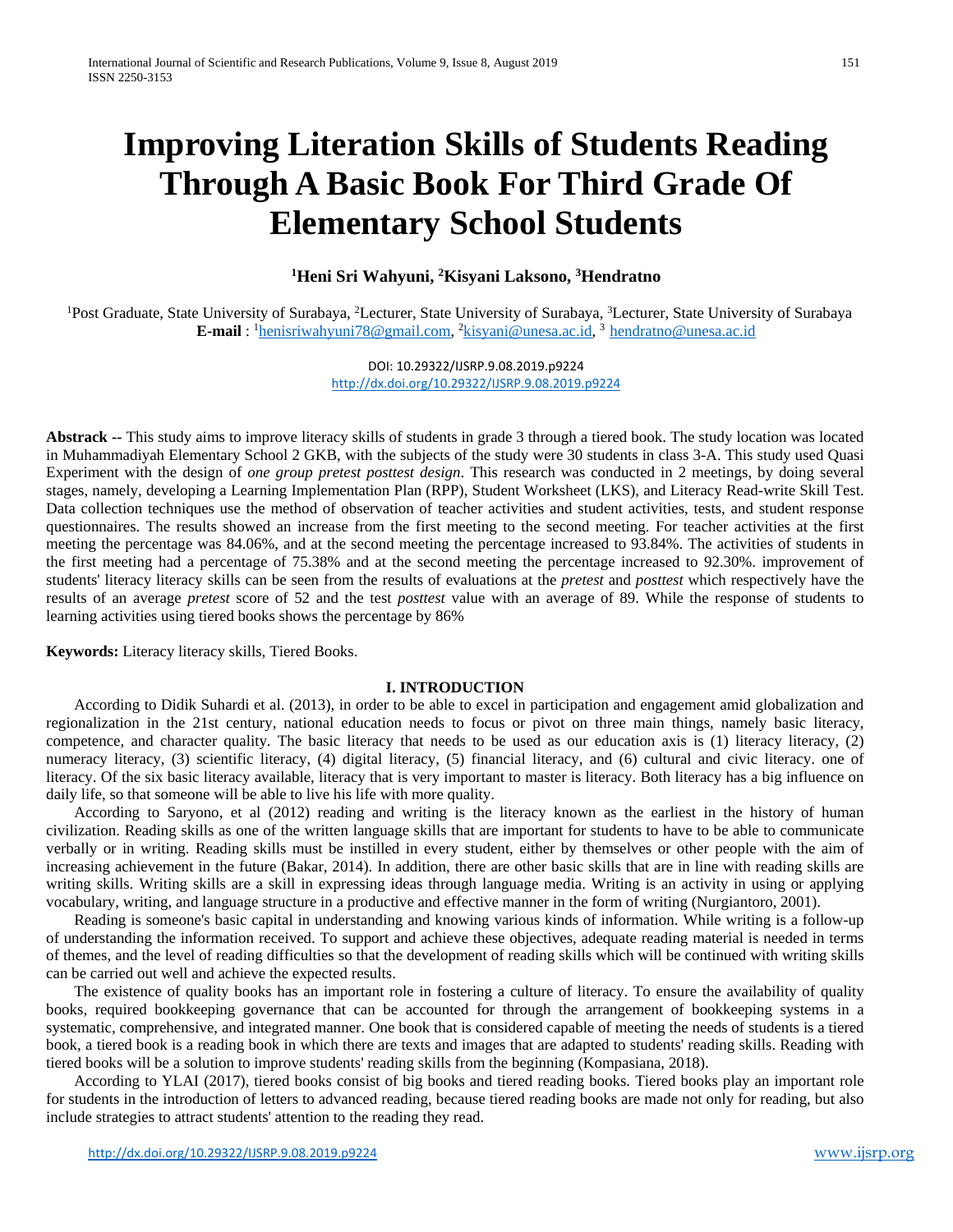Chall (1983) explained that the stages of reading development (stages of reading development) that are in accordance with the development of literacy and easier to understand the phases of phasing are with six stages (stages 0 to stage 5). In stage 3, the Chall divides again into phases A and B, so as a whole the classification amounts to 7. Based on the Chall gap, then the level setting for the book gap is 7 (seven) levels, namely: A, B, C, D, E, F , and G.

In literacy education, matching readers with text, aims to develop readers' skills in handling difficult texts gradually. Therefore, the teacher needs to choose a book whose level of difficulty increases gradually. In addition, the reader needs to be accompanied in understanding the text. This reader assistance is in line with the concept of Vigotsky scaffolding. Vygotsky (1978) calls this process scaffolding, which refers to teaching with *zone of proximal development*. This scaffolding process defines "space between," the space that exists between activities that students can do independently and activities that students cannot do, even with help. By teaching this "space between" zones, the teacher helps students to reach a higher level.

There is a lot of research on tiered books. Research conducted by Kusmiyati (2017) Comparative Study of Interest and Reading Ability of B3 Program Recipient School Students and B3 Non-Recipient Schools in Karangrejo District, Purbalingga Regency. The study compared the results of interest and reading ability in students who received tiered books and those who did not. The results of his research prove that students who were schooled facilitated with a Tiered Reading Book (B3) had a higher reading interest and reading ability than students who were not educated with a Tiered Reading Book (B3). That is because the Tiered Reading Book (B3) is able to provide solutions to problems for students by providing interesting offerings and contents of the book according to their level.

Another study by Supartinah, et al. (2016) Development of Guidelines for the Characteristics of Javanese Language Books in the Middle School. This study uses R & D research with a 4-D development model. The component of the gap in it is the same, that is, the content of the text that is adjusted to the initial to the advanced gap with supporting illustrations. While the differences in the variables, namely in this study measuring student character education. In addition, tiered books in this study use Javanese. Other studies have also been conducted by Karen (2017) *Using Alphabet Books Across Grade Levels: More Than 26 Opportunities*. This journal aims to find out the use of the alphabet book as a medium to increase students' interest in learning letters starting from the most basic vocabulary to forming a complete sentence. In addition, in the alphabet book there are various themes and in the delivery there are visual aids or images that match the intended word. The alphabet book is a book in which there are words or writings which at the beginning of the word begin with the alphabetical order A-Z supported by images that match the intended content. The difference, this study measures student learning outcomes in recognizing simple letters and words in accordance with the alphabet.

Quoted from the results of interviews conducted by researchers at one of the 3-A grade teachers at GKB 2 Muhammadiyah Elementary School on May 24, 2019, Evi Eryana Hapsari stated that grade 3 literacy literacy skills at Muhammadiyah 2 Elementary School GKB were still lacking. There are some students who still cannot read and write fluently. Currently, they are in the low class and will go up to high class, which is class 4. So, before going to class 4, they are required to have qualified literacy skills. This can be seen from the value of Indonesian language subjects in the aspects of reading and writing, there are some students who have grades under the KKM. In addition, the interest in reading and writing students is also still relatively low because there are not many students who are interested in reading to the library due to the lack of interesting books for them.

Reading and writing are the basic capital to know and understand the information that has been received. So, it must be implanted from small to adult in the context of family, community, and education. To achieve this goal, a person needs adequate reading books and is adjusted to the level of difficulty of his book so that their literacy literacy can be well developed and facilitated. However, books that are in accordance with the level of ability of children are very difficult to find on the market. In fact, books are one of the supporting ingredients in improving children's ability to read and write. In Muhammadiyah 2 Elementary School GKB there is already a library. In addition, there is a reading corner in each class. However, children do not use it well, because existing books tend to be boring and not according to their needs. Therefore, it is expected that there are books that can provide interesting reading for students and according to their needs. One of these books is a tiered book.

If observed, the statement of one of the teachers interviewed was that the facilities and infrastructure contained in the school were adequate, namely the existence of a library. However, the lack of interesting reading books and books that do not fit the needs of students makes students' reading interest less, therefore, in this study, researchers will try to use

#### **II. METHOD**

This study uses a type of quantitative research. The location of the study was at Muhammadiyah Elementary School 2 GKB. The subjects of the study were 3-A grade teachers and grade 3-A students at Muhammadiyah Elementary School 2 GKB with 30 students. This research was carried out in a collaborative form between researchers and classroom teachers. The research design used was *one group pretest posttest design*. The design of this study will use one group which will be observed at the *pretest* (O1) stage which is then followed by giving certain treatments (X) and *posttest* (O2). The one-group *pretest*-*posttest* design can be written in the form:

Information:

*O1* **X** *O2*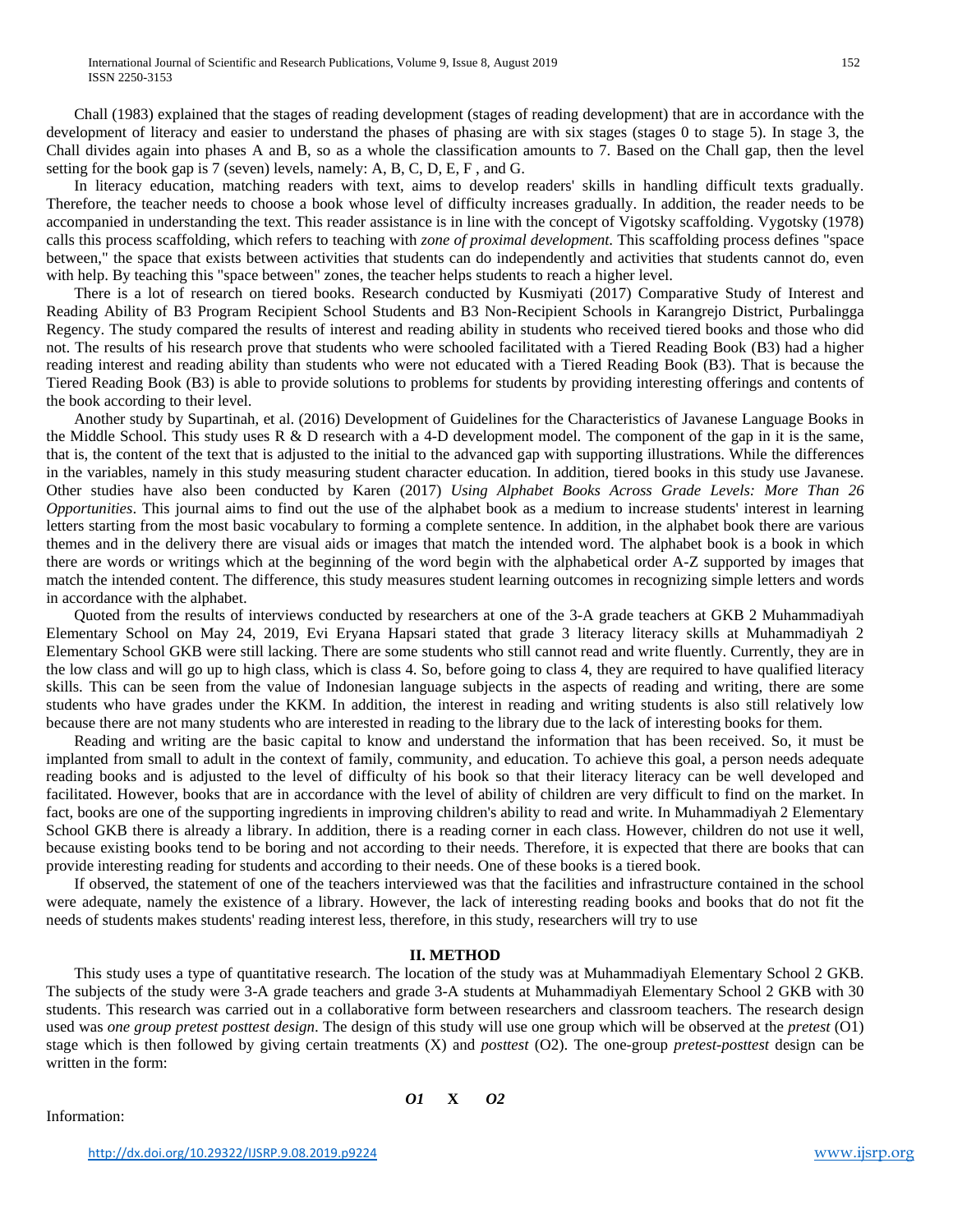- *O1* = initial test (*pretest*) to find out students' critical thinking skills
- $O2$  = final test (*posttest*) to find out students' critical thinking skills  $X$  = treatment of learning by using edmodo-based e-learning in pro-
- $=$  treatment of learning by using edmodo-based e-learning in problem-based learning

Data collection techniques use the method of observation of teacher activities and student activities, tests, and student response questionnaires. Data collection techniques in the form of tests are prepared to analyze the improvement of students' literacy literacy skills and are given at the beginning and end of learning. Data collection tools use evaluation sheets. The questions on the evaluation sheet are adjusted to the learning indicators provided by the teacher.

## **III. RESULT AND DISCUSSION**

## **Result**

The following will be explained about the results and discussion of quantitative research conducted by researchers with the title "Improving Literacy Skills in Reading and Writing Students Through Tiered Books for Grade 3 Students of Elementary School". This study uses Quasi Experiment with the design of *one group pretest posttest design* to obtain data on teacher activities, student activities, increase the test of literacy literacy skills, and student responses.

1. Implementation of RPP in Teacher Activities

The following is a table of implementation of lesson plans by the teacher:

|                |                                                 | <b>Table 1 Teacher Activities</b>               |           |
|----------------|-------------------------------------------------|-------------------------------------------------|-----------|
| <b>Meeting</b> | <b>Teacher Activity</b><br><b>Average Score</b> | <b>Percentage of Teacher</b><br><b>Activity</b> | Category  |
|                | 4.23                                            | 84.6 %                                          | Good      |
| 2              | 4.69                                            | 93.84 %                                         | Very Good |
| Average        | 4.46                                            | 89.22 %                                         | Very Good |

Based on Table 1 it was shown that learning with tiered books to improve students' literacy literacy skills was carried out in a very good category. The data shows the percentage of learning feasibility in each meeting containing preliminary activities, core activities, and closing activities which were assessed by two observers. At the 1st meeting the final average score was 4.23 with the percentage of suitability of the two observers' evaluations of 84.6%. While at the second meeting the final average score was 4.69 with the percentage of suitability assessment of the two observers at 89.22%.

2. Student Activities

|                |                                                 | <b>Table 2 Student Activities</b>                 |           |
|----------------|-------------------------------------------------|---------------------------------------------------|-----------|
| <b>Meeting</b> | <b>Average Student Activity</b><br><b>Score</b> | <b>Percentage of Student</b><br><b>Activities</b> | Category  |
|                | 3.76                                            | 75.38 %                                           | Good      |
| $\mathbf{2}$   | 4.61                                            | 92.30 %                                           | Very Good |
| Average        | 4.19                                            | 83.84 %                                           | Good      |

Based on Table 2, it is shown that in general the student activities observed in each meeting recorded by two observers during the learning process are considered Good. At the 1st meeting, the final average score of activity was 3.76 with a percentage of two observers matching 75.38%. While at the 2nd meeting the final average score was 4.19 with the percentage of appraisal of two observers 83.84%.

3. Literacy Literacy Skills Test

|  | Table 3. Literacy Literacy Skills Tests |  |  |  |
|--|-----------------------------------------|--|--|--|
|--|-----------------------------------------|--|--|--|

| Student | <b>Pretest</b> |              | <b>Posttest</b> |          |     | <b>Enhancement</b> |  |  |
|---------|----------------|--------------|-----------------|----------|-----|--------------------|--|--|
|         | <b>Score</b>   | Category     | <b>Score</b>    | Category | G   | Category           |  |  |
| 1.      | 50             | Not Complete | 90              | Complete | 0.8 | High               |  |  |
| 2.      | 60             | Not Complete | 80              | Complete | 0.5 | Medium             |  |  |
| 3.      | 50             | Not Complete | 95              | Complete | 0.9 | High               |  |  |
| 4.      | 60             | Not Complete | 80              | Complete | 0.5 | Medium             |  |  |
| 5.      | 45             | Not Complete | 75              | Complete | 0.3 | Medium             |  |  |
| 6.      | 75             | Complete     | 100             | Complete | 0.7 | High               |  |  |
| 7.      | 50             | Not Complete | 90              | Complete | 0.8 | High               |  |  |
| 8.      | 80             | Complete     | 95              | Complete | 0.7 | High               |  |  |
| 9.      | 60             | Not Complete | 90              | Complete | 0.8 | High               |  |  |
| 10.     | 75             | Complete     | 85              | Complete | 0.7 | High               |  |  |
| 11.     | 50             | Not Complete | 100             | Complete | 0.9 | High               |  |  |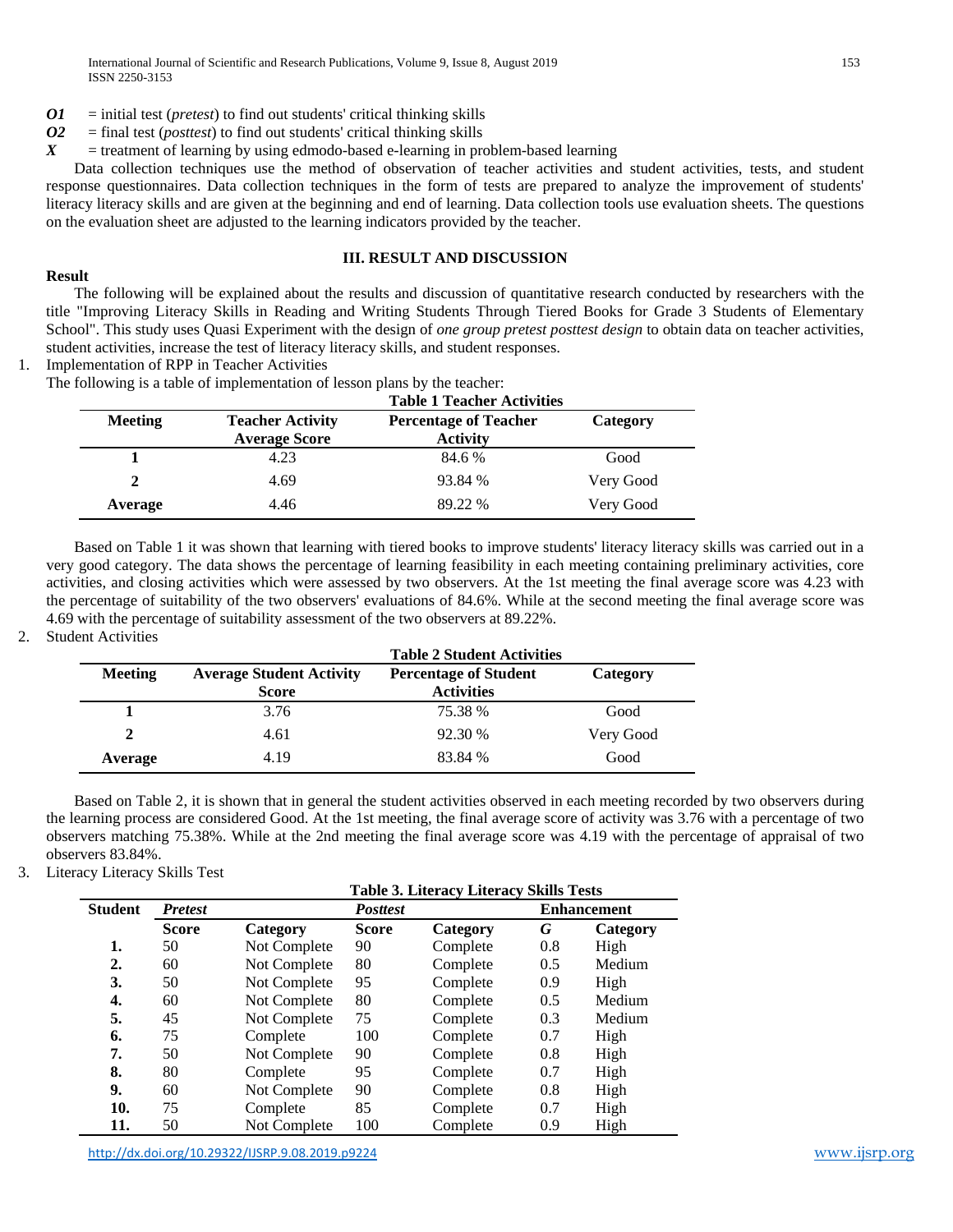International Journal of Scientific and Research Publications, Volume 9, Issue 8, August 2019 154 ISSN 2250-3153

| 12.     | 30   | Not Complete        | 85   | Complete | 0.7  | High        |
|---------|------|---------------------|------|----------|------|-------------|
| 13.     | 35   | Not Complete        | 85   | Complete | 0.7  | High        |
| 14.     | 60   | Not Complete        | 90   | Complete | 0.7  | High        |
| 15.     | 65   | Not Complete        | 100  | Complete | 0.7  | High        |
| 16.     | 60   | Not Complete        | 90   | Complete | 0.5  | Medium      |
| 17.     | 75   | Complete            | 90   | Complete | 0.7  | High        |
| 18.     | 50   | Not Complete        | 95   | Complete | 0.9  | High        |
| 19.     | 30   | Not Complete        | 80   | Complete | 0.6  | Medium      |
| 20.     | 70   | Not Complete        | 100  | Complete | 1.0  | High        |
| 21.     | 75   | Complete            | 85   | Complete | 0.6  | Medium      |
| 22.     | 65   | Not Complete        | 100  | Complete | 1.0  | High        |
| 23.     | 65   | Not Complete        | 90   | Complete | 1.0  | High        |
| 24.     | 55   | Not Complete        | 90   | Complete | 0.7  | High        |
| 25.     | 60   | Not Complete        | 95   | Complete | 0.8  | High        |
| 26.     | 40   | Not Complete        | 80   | Complete | 0.6  | Medium      |
| 27.     | 30   | Not Complete        | 85   | Complete | 0.7  | High        |
| 28.     | 50   | Not Complete        | 90   | Complete | 1.0  | High        |
| 29.     | 75   | Complete            | 100  | Complete | 1.0  | High        |
| 30.     | 50   | Not Complete        | 85   | Complete | 0.5  | Medium      |
| Total   | 1570 |                     | 2660 |          | 22,5 |             |
| Average | 52   | <b>Not Complete</b> | 89   | Complete | 0.75 | <b>High</b> |

Based on Table 3, it is shown that the average score of students' literacy literacy skills at *pretest* is 52 with the Not Completed category, while at *posttest* it is 89 with the Completed category. Based on the two data, there is an increase in the average value of students' literacy literacy skills before and after the implementation of tiered books in classroom learning. Improvement of students' high literacy literacy skills with an average score of *n-gain* of 0.75

## 4. Student Response

 $\overline{\phantom{0}}$ 

|         | <b>Table 4. Student Response</b> |                          |   |                         |                          |                          |                |                |                          |    |    |                |
|---------|----------------------------------|--------------------------|---|-------------------------|--------------------------|--------------------------|----------------|----------------|--------------------------|----|----|----------------|
| Student |                                  | Questionnaire Indicator  |   |                         |                          |                          |                |                |                          |    |    | $\Sigma$ s_max |
|         | $\mathbf{1}$                     | $\overline{2}$           | 3 | $\overline{\mathbf{4}}$ | 5                        | 6                        | $\overline{7}$ | 8              | 9                        | 10 |    |                |
| 1.      | 5                                | $\overline{4}$           | 4 | 3                       | 3                        | 3                        | $\overline{4}$ | 5              | 3                        | 5  | 39 | 50             |
| 2.      | 4                                | 5                        | 4 | 5                       | 5                        | 5                        | 4              | 5              | 3                        | 4  | 44 | 50             |
| 3.      | 5                                | $\overline{4}$           | 5 | 3                       | 3                        | 3                        | 3              | 5              | 3                        | 4  | 37 | 50             |
| 4.      | 4                                | 5                        | 5 | 4                       | 4                        | 5                        | 4              | 5              | 3                        | 5  | 44 | 50             |
| 5.      | 5                                | 4                        | 4 | 5                       | 5                        | 5                        | 5              | 5              | 4                        | 5  | 47 | 50             |
| 6.      | 5                                | 4                        | 5 | 3                       | 5                        | 5                        | 3              | 5              | 5                        | 5  | 45 | 50             |
| 7.      | 5                                | $\overline{\mathcal{L}}$ | 4 | 5                       | 5                        | $\overline{4}$           | $\overline{4}$ | 5              | $\overline{\mathcal{L}}$ | 5  | 45 | 50             |
| 8.      | $\overline{\mathcal{L}}$         | 5                        | 5 | 4                       | 3                        | 5                        | 5              | 5              | 4                        | 4  | 44 | 50             |
| 9.      | 5                                | $\overline{4}$           | 5 | 5                       | $\overline{4}$           | $\overline{4}$           | 4              | 5              | 4                        | 5  | 46 | 50             |
| 10.     | $\overline{\mathcal{L}}$         | 4                        | 5 | 5                       | 4                        | 4                        | 3              | 5              | 5                        | 4  | 43 | 50             |
| 11.     | 5                                | $\overline{4}$           | 4 | 5                       | 5                        | 5                        | 4              | 5              | 5                        | 5  | 47 | 50             |
| 12.     | 4                                | 5                        | 4 | 5                       | $\overline{4}$           | $\overline{4}$           | 4              | 4              | 5                        | 5  | 44 | 50             |
| 13.     | 5                                | 3                        | 4 | 5                       | 5                        | 5                        | 5              | 5              | $\overline{\mathcal{L}}$ | 3  | 44 | 50             |
| 14.     | 5                                | 4                        | 5 | 4                       | 5                        | 5                        | 5              | 5              | 5                        | 4  | 47 | 50             |
| 15.     | 3                                | 4                        | 3 | 4                       | $\overline{4}$           | 4                        | 4              | 3              | 5                        | 4  | 39 | 50             |
| 16.     | 4                                | 5                        | 3 | 3                       | 5                        | 4                        | 4              | 4              | 5                        | 5  | 43 | 50             |
| 17.     | 4                                | 3                        | 5 | 5                       | $\overline{\mathcal{L}}$ | 3                        | 4              | 5              | $\overline{\mathcal{L}}$ | 5  | 42 | 50             |
| 18.     | 5                                | 3                        | 3 | 5                       | 5                        | 5                        | 5              | 5              | $\overline{\mathcal{L}}$ | 5  | 45 | 50             |
| 19.     | 5                                | $\overline{4}$           | 3 | $\overline{4}$          | $\overline{4}$           | $\overline{\mathcal{L}}$ | 3              | 5              | 5                        | 3  | 40 | 50             |
| 20.     | $\overline{4}$                   | 5                        | 4 | 3                       | 4                        | 5                        | 5              | $\overline{4}$ | 3                        | 4  | 42 | 50             |
| 21.     | 4                                | 5                        | 3 | 3                       | 4                        | 5                        | 3              | 5              | 5                        | 5  | 42 | 50             |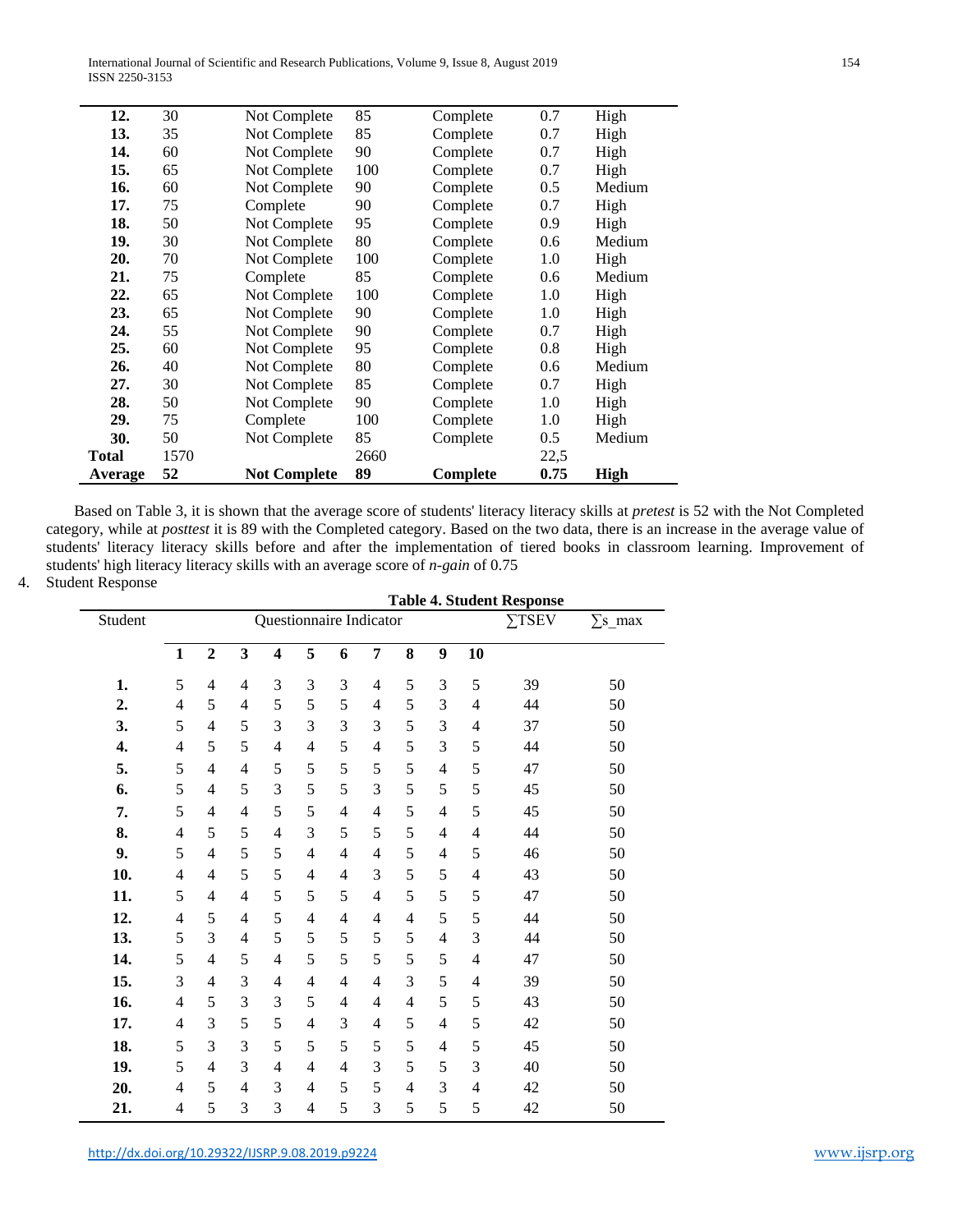| 22. | 3      | 5 |   | 4              | 3              | 4 | 3              | 5 | 5 | 5 | 42   | 50   |
|-----|--------|---|---|----------------|----------------|---|----------------|---|---|---|------|------|
| 23. | 5      | 4 | 3 | 5              | 3              | 5 | 5              | 5 | 4 | 4 | 43   | 50   |
| 24. | 5      | 4 | 4 | 5              | 5              | 4 | 4              | 5 | 4 | 4 | 44   | 50   |
| 25. | 5      | 4 | 3 | 5              | $\overline{4}$ | 4 | $\overline{4}$ | 4 | 4 | 3 | 41   | 50   |
| 26. | 4      | 4 | 5 | 5              | 5              | 5 | 5              | 5 | 4 | 4 | 46   | 50   |
| 27. | 5      | 3 | 3 | 5              | 5              | 5 | 5              | 5 | 4 | 5 | 45   | 50   |
| 28. | 3      | 4 | 5 | 3              | $\overline{4}$ | 5 | 5              | 5 | 5 | 5 | 44   | 50   |
| 29. | 4      | 3 | 5 | $\overline{4}$ | 5              | 3 | 4              | 5 | 4 | 4 | 41   | 50   |
| 30. | 4      | 5 | 5 | 5              | $\overline{4}$ | 5 | 5              | 4 | 4 | 4 | 45   | 50   |
|     |        |   |   | Jumlah         |                |   |                |   |   |   | 1300 | 1500 |
| .   | $\sim$ |   |   | <b>COLUM</b>   |                |   |                |   |   |   | .    |      |

Table 4 shows the percentage of student responses to learning activities using tiered books through 10 statement items. Of the 10 items of statements that have been given, obtained answers with very good categories. Based on the table, it can be interpreted that the students' response to learning that has been done is Very Good with a final percentage of 86%.

## **Discussion**

## 1. Teacher Activities

Data on the results of teacher activities on tiered books developed are used during the learning process in order to facilitate students' understanding of the material to be delivered. The use of tiered books will help teachers make students' literacy literacy skills more than before. Data obtained from tiered book trial activities was carried out in the 3rd grade of Muhammadiyah 2 GKB Gresik Elementary School. The results of the observation of teacher activities towards the use of supplementary books developed are as follows;

Teacher activities in learning activities achieve success if the majority (76% to 99%) of learning material can be mastered by students. From the observation results, the teacher's activity showed 89.22%. The conclusion from observation of teacher activity is a tiered book can be mastered by students optimally / very well. so that it is interpreted in a very good category.

## 2. Student Activities

Student activities are observed during the learning process by implementing tiered books to improve students' literacy literacy skills. Student activities were assessed using student activity observation sheets developed through observations made by two observers during the learning activities. The observation results of student activities using tiered books to improve students' literacy literacy skills can be seen in Table 2.

There were 13 aspects observed as assessment material by two observers during the learning process. The thirteen aspects are contained in the student activity observation sheet developed. The assessment starts from the beginning of the learning activity until the end of the study for two meetings. Based on the results of the analysis of the assessment of observations of activities at each meeting listed in Table 2 shows the average score of student activity. At the first meeting, the final score of the activity was 3.76 in the good category. Whereas, in the second meeting the final average score was 4.72 with a very good category.

This increase shows that student activities that are expected to emerge during learning can be raised and implemented very well. The statement is supported by the percentage of appraisal suitability conducted by the two observers for 2 consecutive meetings namely 75.38% and 92.30%. on the student activity sheet, the aspect that is expected to emerge during learning is a tiered book reading activity that is completed up to level 6 and students successfully answer questions at each level accompanied by the truth in vocabulary writing.

The fifth, sixth, seventh, and eighth student activities in table 4.7 are interrelated activities. The four activities of the students are follow-up activities carried out by students in reading tiered activities starting from level 1 to level 6 conducted. After reading up to the mastered level, it will be continued by answering questions on each level and writing vocabulary at each level.

In the activity table presented, the four activities experienced an increase in the average score in two meetings. The first meeting showed the acquisition of a score in a good category and at the second meeting in a very good category. This shows that students have begun to be able to read, answer questions and write well. Based on the exposure of the results in Table 4.7 it can be concluded that the percentage of activities carried out by students is classified as Good, which means that each activity is carried out properly by students so that learning activities can be carried out well and in accordance with the lesson plan.

# 3. Literacy Literacy Skills Test

Students' literacy literacy skills are measured by giving *pretest* questions at the beginning of the activity before learning by using tiered books based on book gaps, and *posttest* questions when the entire series of learning activities are held during 2 meetings using tiered books based on book gaps. The assessment instrument used is a test of literacy literacy skills that refers to four indicators of literacy literacy skills, namely reading the contents of the story text smoothly, explaining the text content of the story properly and correctly, answering questions according to the text content correctly, and writing vocabulary words in each paragraph correctly.

The results of the student literacy literacy skills test are used as a basis for determining the category of literacy literacy skills possessed by students. The results of tests of student literacy literacy skills are presented in Table 3. Based on Table 3, it is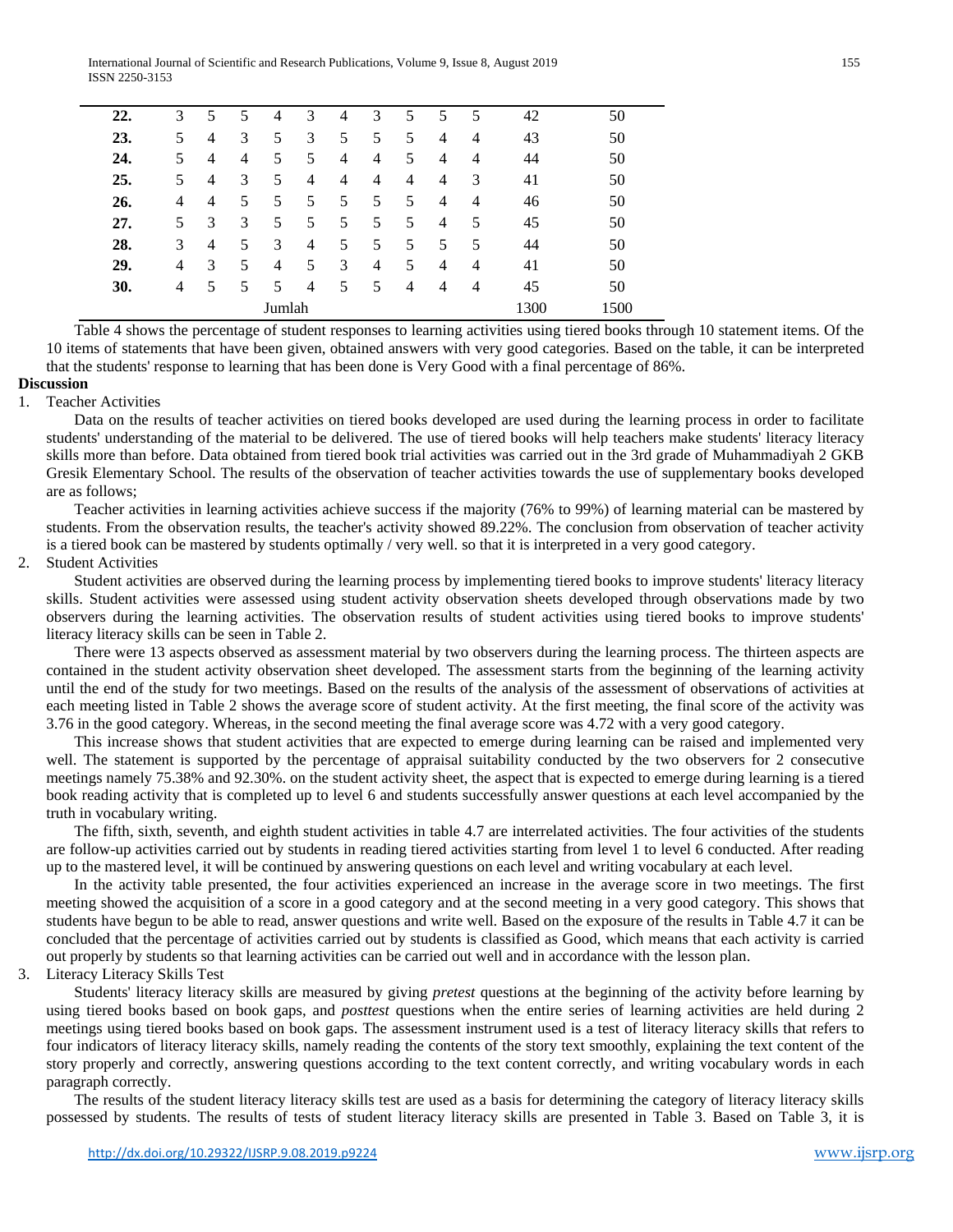indicated that the average test scores of students' literacy literacy skills at the *pretest* category are not completed, while the *posttest* results are categorized as completed. From the two data, there is an increase in the average value of students' literacy literacy skills before and after the application of tiered books based on the book gap. Improved tiered book skills High category with an average *n-gain* score of 0.75.

Based on the data from the results of the test scores of students' literacy literacy skills, the completeness data for each test indicator also showed that the students' literacy literacy skills generally showed that all the indicators of the students' literacy literacy skills at the *posttest* were categorized as Completed. The completeness category refers to student KKM which is ≥ 75. This is indicated by the analysis of *n-gain* score where the gain value for each indicator has increased. Student literacy literacy skills can be developed through a student-centered learning approach (Snyder & Wiles, 2015).

Based on the discussion and elaboration of the results of the analysis of the completeness of the indicators of students 'literacy literacy skills above, it can be concluded that tiered books can improve students' literacy literacy skills. As well as the research conducted by Kusmiyati (2017) Comparative Study of Interest and Reading Ability of B3 Program Recipient Students and B3 Non-Recipient Schools in Karangrejo District, Purbalingga Regency. The results of his research prove that students who were schooled facilitated with a Tiered Reading Book (B3) had a higher reading interest and reading ability than students who were not educated with a Tiered Reading Book (B3). That is because the Tiered Reading Book (B3) is able to provide solutions to problems for students by providing interesting offerings and contents of the book according to their level.

So, based on some of the literature studies above it can be concluded that the use of tiered books is an effective solution to improve elementary school students' literacy literacy skills.

4. Student Response

In this study, student responses were assessed using the response questionnaire distributed by the teacher to students to assess students' responses to learning that had been conducted during two meetings using tiered books to improve the literacy skills developed. The questionnaire that was disseminated contained 10 items of positive statements that students had to fill in by giving a checklist. Fill out the questionnaire sheet using a Likert scale with 5 rating categories (Very Less, Less, Enough, Good, Very Good).

Student responses to learning that lasts for two meetings can be used as a reference for learning effectiveness. If students respond positively, then the learning given during the two meetings can positively improve students' literacy literacy skills and can help students understand the contents of the story. The results of the student analysis shown in Table 4 show that students gave very good responses to the tiered books that were developed as well as the learning activities they attended during the two meetings.

Table 4 shows that the response is very well seen in item statement number 1 which shows the appearance of tiered books making students interested in reading it. Item number 6 explains that through tiered books, students' interest in reading is increasing, and item number 7, through tiered books, increases student interest in writing. Meanwhile, the response with a balanced percentage can be seen in item statement number 4, namely tiered books adding insight and new knowledge to students.

Based on the results of the response analysis, the final conclusion is that overall the percentage of 86% of students respond very well to tiered books and instruments for assessing students' literacy literacy skills developed and implemented in learning activities for two meetings can help students understand the contents of the stories and can improve literacy skills during learning activities.

## **IV. CONCLUSION**

Based on the data presented, it was concluded that the use of tiered books can improve literacy skills in grade 3 students of elementary school.

Reading books given to students must be books that have criteria that are in accordance with their needs and provide positive values for students, as well as the criteria contained in a tiered book. Therefore, when students choose or read a book must be accompanied by assistance from parents and teachers. in addition, the teacher needs to provide guidance to students regarding literacy literacy skills. Therefore, the teacher must provide reinforcement and assistance in terms of reading and writing because both are basic things that must be mastered by students before learning other skills.

#### **V. REFERENCES LIST**

Bakar, Abu. 2014. *Faktor-Faktor Pernyebab Rendahnya Minat Baca Masyarakat di Taman Baca Masyarakat.* Bengkulu: Universitas Bengkulu.

*Coulumbe, Tremblay, dan Marchand. 2014. Literacy, Human Capital, and Grow Department of Economics University Of Ottawa.* University of Ottawa: Department of Economics Faculty of Social Sciences. formula.Cambridge, MA: Brookline Books.

Fountas, I., & Pinnell, G. S. (2002). *Leveled books for readers, grades 3–6: A companion volume for guiding readers and writers.*  Portsmouth, NH: Heinemann.

Jeanne S. Chall. 1983. *Stage of Reading Development.* New York: McGraw- Hill Book Company.